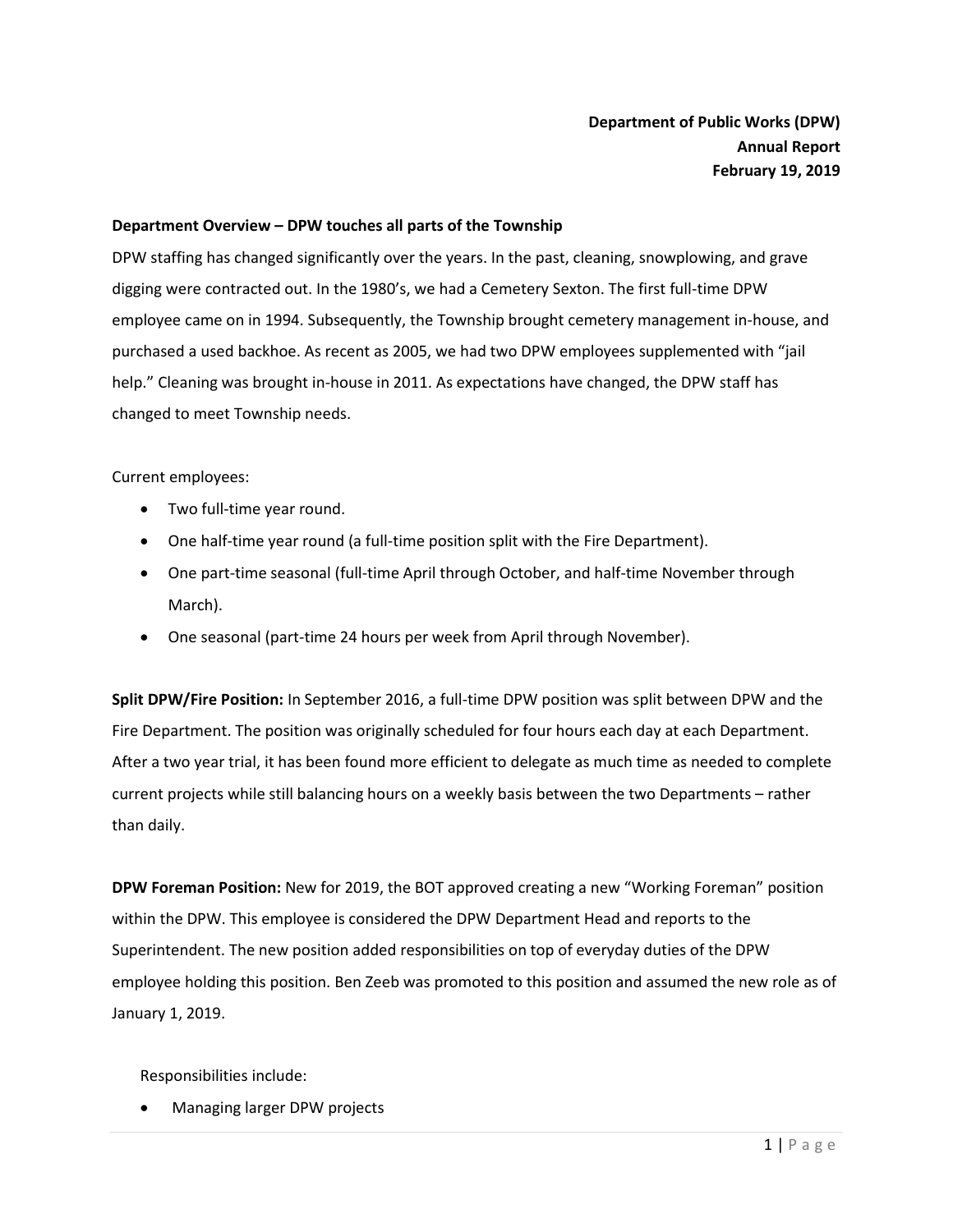- Assigning daily tasks
- Scheduling preventative maintenance on equipment and buildings
- Some limited budgetary input
- Maintaining good relations and communications with DPW crew

All DPW employees are responsible for all buildings and properties, but individual employees are assigned primary / secondary responsibility for specific buildings and properties the last five years. A weekend "on-call" schedule has also been used for snowplowing the last three years. There is always something to do; DPW touches all parts of the Township. DPW is responsible for the day-to-day cleaning and maintenance of all Township buildings and properties.

#### **Buildings:**

- **•** Township Offices
- Police Station
- Fire Hall
- Bath Community Center (BCC)
- Senior Center
- DPW Garage and Pole Barn

# **Properties:**

- Township Campus
- Pleasant Hill Cemetery
- Rose Cemetery
- Couzens Park
- Wiswasser Park
- Soccer Park
- Park Lake Beach
- Rickard Boat Launch
- Fletcher-Robson Nature Park

The Township also owns several properties which require attention either on an as-needed basis or have the potential for future development, which would mean adding them to DPW's regular schedule.

#### **Other Properties:**

- Roadways and Ditches (litter, etc.)
- Chandler Road Sign
- Upton Road Property
- The Pit (Webster Road)
- Park Lake Preserve ("Poison Ivy Park")
- "Overflow" Parking Lots

Various events and activities throughout the year require additional work by DPW to prepare the facilities, set up or deliver equipment, clean-up, etc.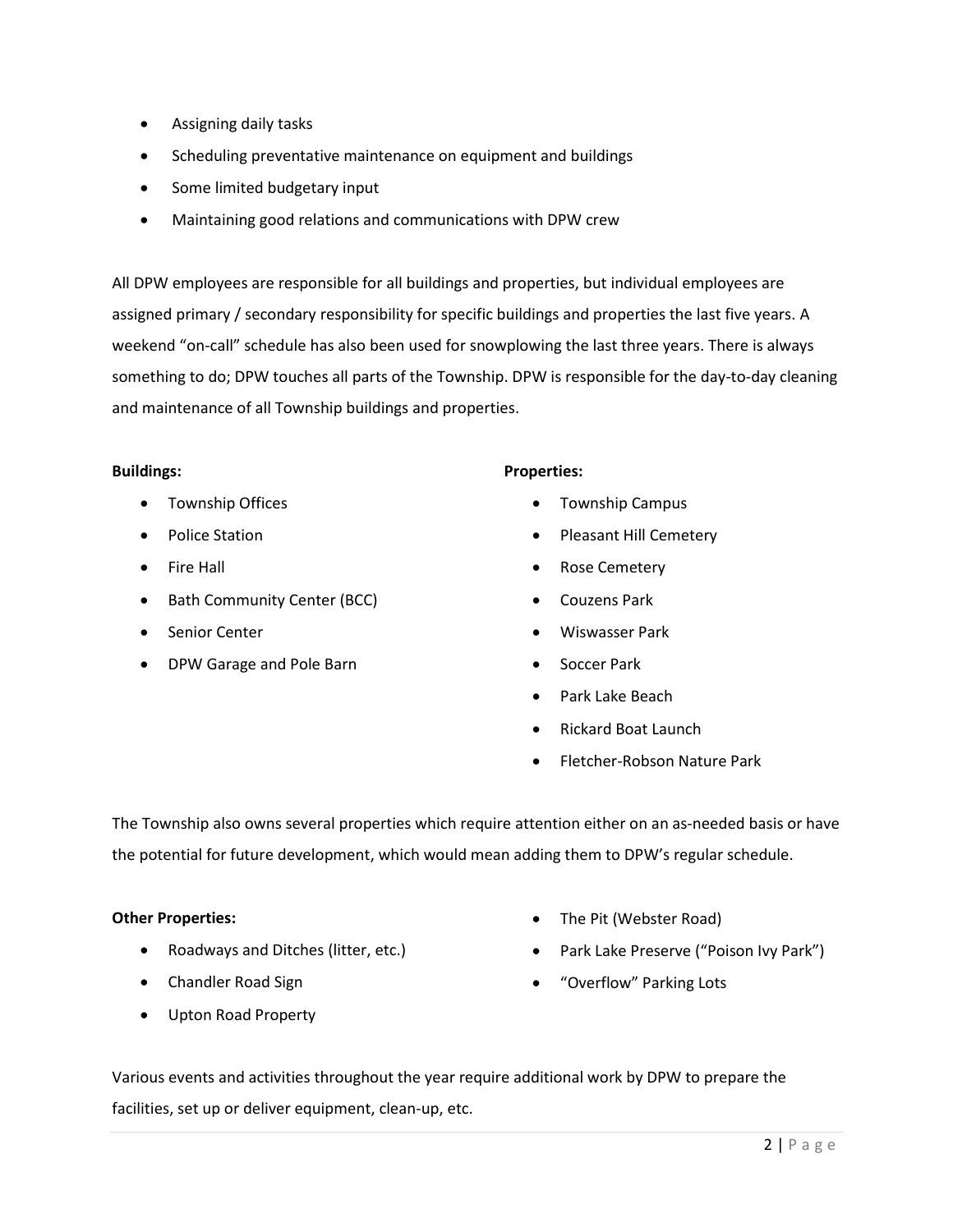### **Events and Activities:**

- Elections
- Bath Days
- Summer Solstice
- Farmers Market (particularly on chef demonstration days)
- Tom King Junk Day
- Bridge Tournaments
- Buck Pole
- Baseball & Football Programs
- Property & Building Rentals

# **Recent History, Trends & Accomplishments**

In addition to its daily routine, DPW adjusts schedules frequently to accommodate weather, funerals, Department "requests," staff time off, and extra projects.

#### **Current Issues / Challenges**

- **Busy & Full Schedules:** Much of the DPW work is seasonal and also weather dependent. For example, early spring is particularly busy as the grass begins to grow and needs mowing, and the cemeteries require extra attention prior to Memorial Day. All in all, this demonstrates that there is always something to do, but also means that a rainy day or an extra project can be difficult to work into the schedule.
- **New Services & Programs:** The Township has added a number of services and programs in recent years. These are great for our residents, but they also add to the work load. Such ongoing and extra maintenance should be considered when the BOT and committees discuss proposals on expansion of Township programs, renovating buildings, and construction of new buildings. Here are a few recent examples to illustrate:
	- o **Restrooms at Wiswasser Park:** Need to be cleaned regularly and locked / unlocked daily, including weekends.
	- o **Five-Day-a-Week Lunch at Senior Center:** Not only does it need more frequent cleaning, there are no "vacant" days to do the cleaning.
	- o **Farmers Market Guest Chefs:** Need set-up of tent and kitchen equipment.
	- o **BCC Rentals:** More frequent rentals on weekends equates to overtime to check and clean in between renters.
- **Reduction of Hours:** As of January 1, 2019, DPW eliminated winter hours completely, and reduced hours for one employee from 40 to 24 hours per week from April 1 through November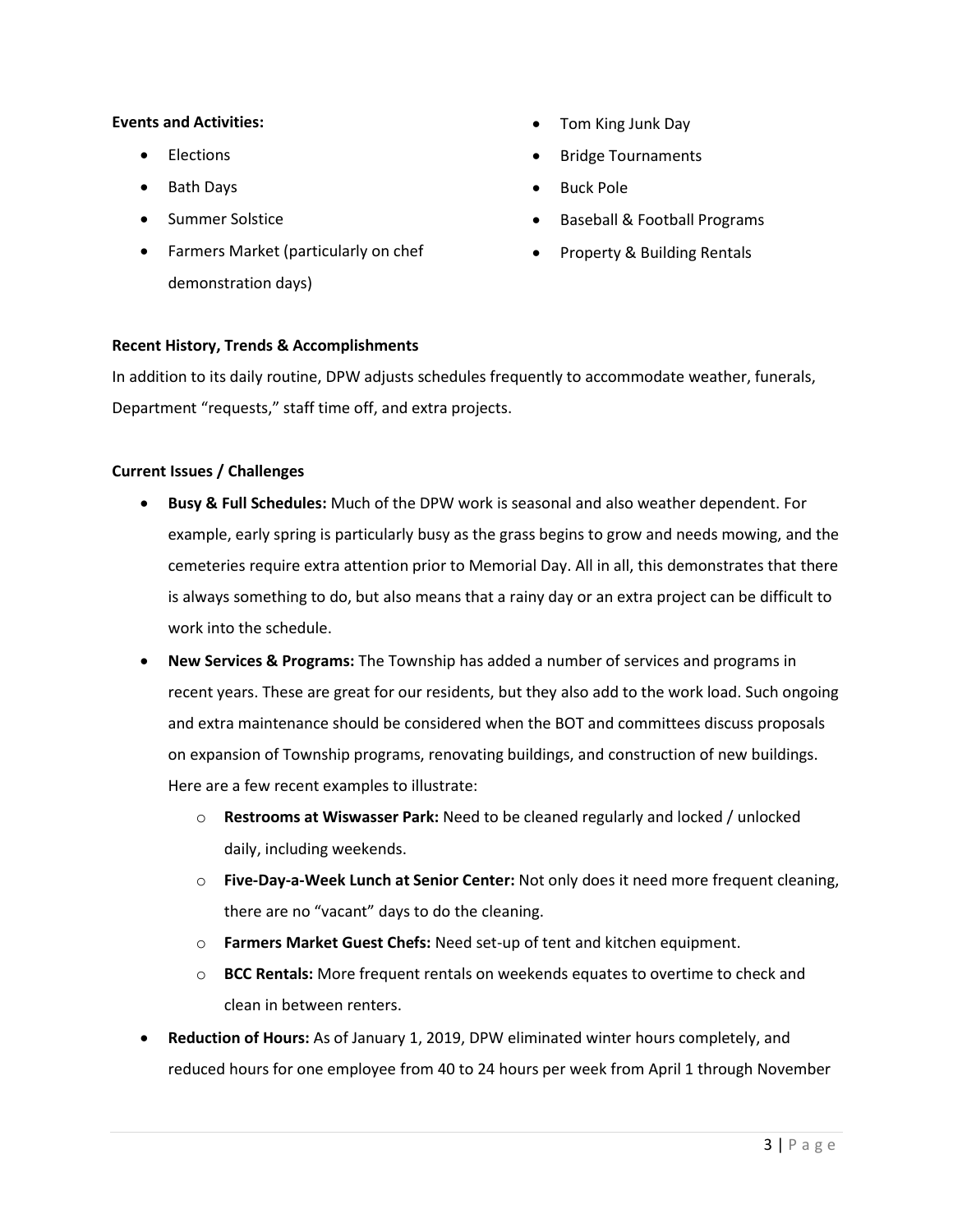30. This will impose some new challenges and require some extra planning and task management.

 **Storage Space**: Just like in many homes, the Township basement becomes the repository for lots of stuff. The Township certainly needs storage space for records and occasional items, but some of it has become excessive. Over the last couple of years, DPW has built additional shelves in the basement, worked with staff to purge outdated records, and otherwise organize the space. DPW has been approved to dispose of unnecessary items from the basement according to the Township's Disposal Policy as well as any unused or outdated equipment that DPW has stored away. *Update: This is still an ongoing issue due to the limited amount of space, ever growing Township programs and new groups. Purging of unused/unwanted items is a constant battle as we seem to accumulate items just as fast as we dispose of others. Proposals for new ideas will be in 2019 goals.*

# **Status of 2018 Projects**:

- **Building Maintenance Schedule:** Building maintenance has generally fallen on either the DPW employee with primary responsibility to fix-it when there's been a problem. As we've added more equipment with the Senior Center kitchen and begun addressing prior deferred maintenance in the Fire Hall, it has become apparent that each building should have a regular maintenance schedule. As a project in 2018, DPW developed and completed a building maintenance schedule to help with the overlooked preventative maintenance that has been problematic in the past. DPW intends to use this as a tool for scheduling work and maintaining a record of completed service for Township buildings and properties. *Completed.*
- **BCC Interior Lights:** The lights need to be properly rewired between the false ceiling and the original ceiling to remove a fire hazard. *Completed.*
- **Curb Stops or Bollards at Soccer Parking Lot:** We frequently have teenagers who do "donuts" in the parking lot**.** *Completed.*
- **Soccer Park Retaining Wall:** Remove old retaining wall at Soccer Park Parking Lot and slope grade for easier grounds maintenance. *Completed.*
- **Landscaping below Senior Center Deck:** *Update: This project was started and put off to the side*  to accommodate other priority projects. It will be continued and completed early 2019 when the *weather breaks.*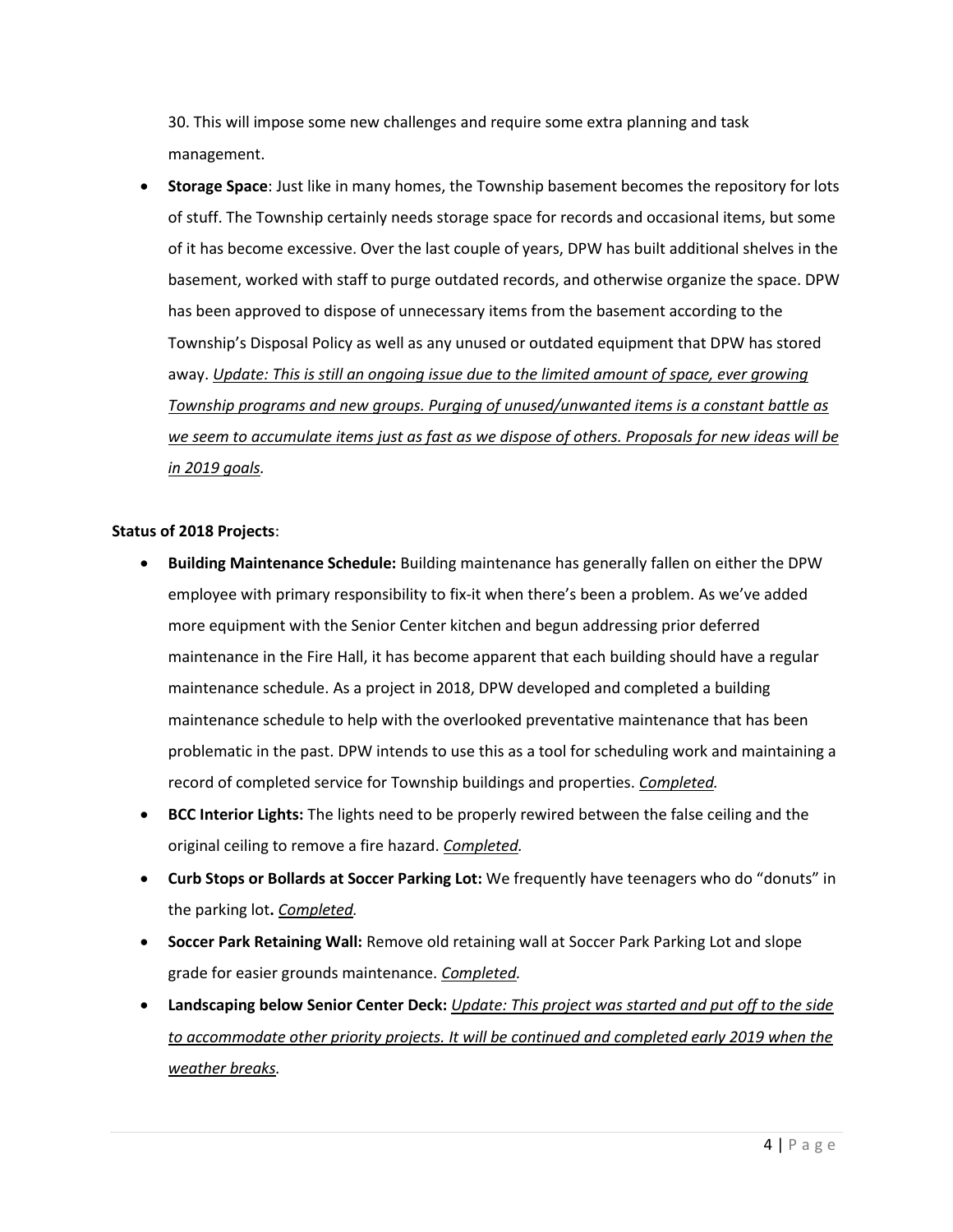- **New Doors on Senior Center Shed:** *Completed, along with replacing rotted trim boards and repainting entire shed.*
- **Fletcher Robson Nature Park:** The trails are due for periodic clearing of encroaching brush. A fence or other barrier will be installed to prevent vehicles from entering and damaging the property. In the past a gravel parking lot has been discussed but is not a priority at this time. *Completed: A split rail fence with a gate was installed to prevent vehicles from driving in the park. Update: The trails are once again due for trimming and clean up after the winter.*
- **Rock Wall at Boat Launch:** *Completed. In addition to the lake shore erosion project from 2017, DPW built a stone riprap wall in compliance with DEQ specifications to further prevent erosion from wave action.*
- **Asphalt Project:** 2018 was the first year of a five year \$250,000 parking lot renovation project. The BOT approved to spend \$50,000 per year for five years to fix and repair the broken and deteriorated asphalt around the Township Campus. *Ongoing: The Township contracted Mike & Son Asphalt to do the work at the fire station for phase one in October of 2018.*
- **Tree Removal in Pleasant Hill Cemetery:** *Ongoing: Trowbridge Tree Service was contracted to remove three large dead pine trees in Pleasant Hill Cemetery late last year. DPW is constantly working on improving and maintaining the appearance of our two cemeteries.*
- **Vehicle Replacement:** *Completed: DPW purchased a new 1-ton pick up to replace the well-used 2003 F-350. This truck will be used daily as a plow/salt truck in the winter and our equipment hauler during the other months throughout the year. The 2003 pickup was sold on sealed bid and brought back \$15,000 to the Township.*

# **2019 Projects & Goals:**

- $\bullet$  Fix pole barn siding
- Police station roof
- Parking lot paving, Phase II
- Adding more lighting in Township basement
- Purchase new heavy-duty landscape trailer
- Complete landscaping around Senior Center deck
- Inventory of DPW equipment and tools
- Replace windows on DPW garage
- Dispose of outdated or unused equipment
- Solutions for recycle storage
- Flooring solutions for Police Station
- Storage space